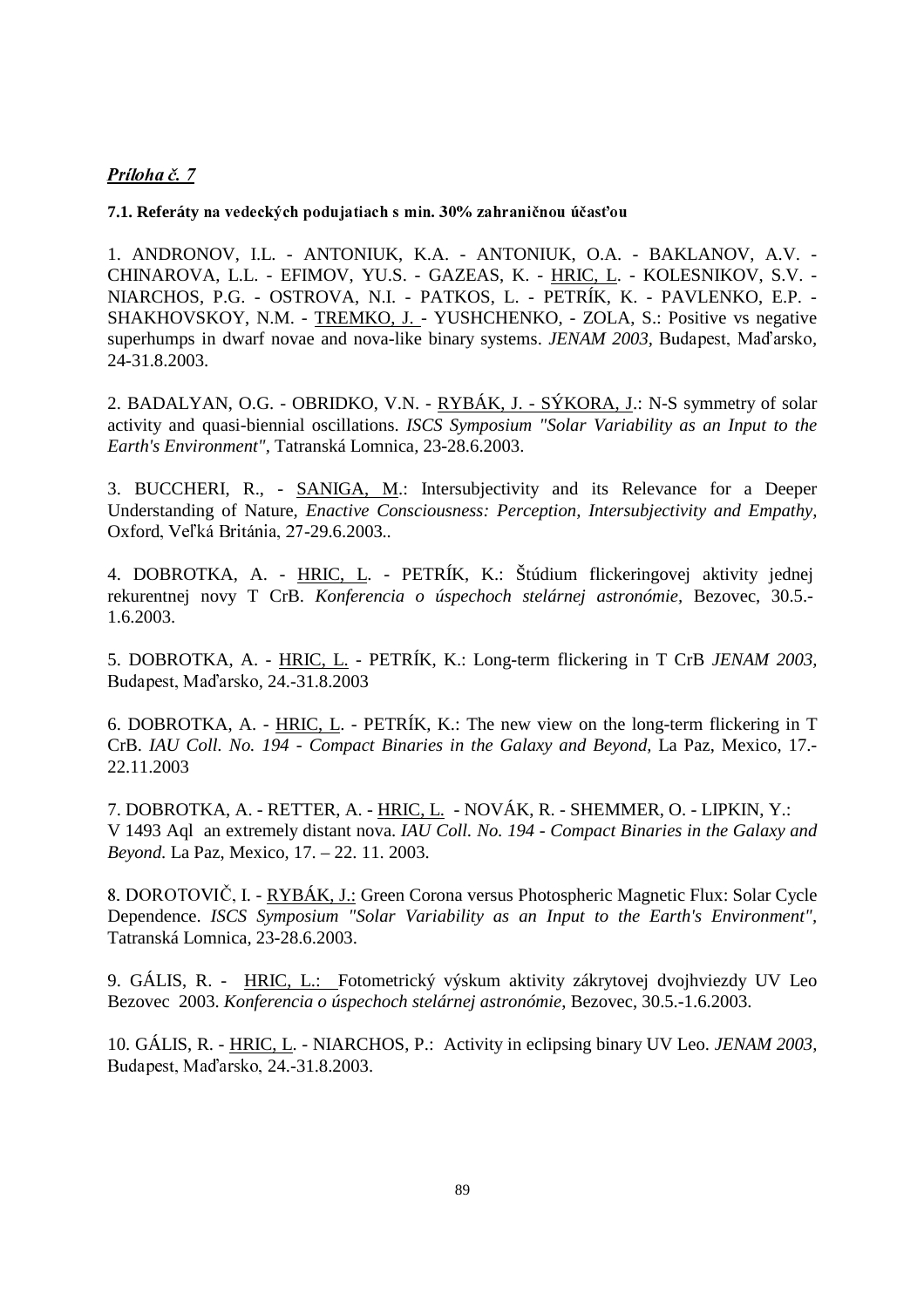11. GÁLIS, R. - HRIC, L. - PETRÍK, K.: Long-term photometric and spectroscopic behaviour of the symbiotic system AG Dra. *IAU Coll. No. 194 - Compact Binaries in the Galaxy and Beyond,*  La Paz, Mexico*,* 17.-22.11.2003*.* 

12. GÁLIS, R. - HRIC, L. - PETRÍK, K.: Long-term photometric and spectroscopic behaviour of symbiotic system AG Dra. *JENAM 2003*, Budapest, Maďarsko, 24.-31.8.2003.

13. GÖMÖRY, P. - RYBÁK, J. - KUČERA, A. - CURDT, W. - WOHL, H.: Variability of the quiet solar atmosphere - SOHO/CDS. *Network. Radiative Transfer and Numerical Magnetohydrodynamics Summer School,* Oslo, Nórsko, 2.-13.6.2003.

14.  $\overrightarrow{GOMORY}$ , P. - RYBÁK, J. - KUČERA, A. - CURDT, W. - WOHL, H.: Anlysis of the spectral line Doppler shifts obtained with SOHO/CDS *Solar Magnetic Phenomena, Summer School,* Kanzelhöhe, Rakúsko, 25.8.-5.9.2003.

15. GÖMÖRY, P. - RYBÁK, J. - KUČERA, A. - CURDT, W. - WOHL, H.: On mutual relations between the outer atmospheric layers in network: SOHO/CDS and TRACE Study. *SOHO 13: Waves, Oscillations and Small Scale Transient Events in the Solar Atmosphere,* Palma de Mallorca, Španielsko*,* 29.9.-3.10.2003.

16. HRIC, L. - GÁLIS, R.: Photometric investigation of near-contact binary FR Ori. *JENAM*  2003, Budapest, Maďarsko, 24.-31.8.2003.

17. HRIC, L. - GÁLIS, R. - DOBROTKA, A.: Od minulosti až po budúcnosť výskumu CVs. *Konferencia o úspechoch stelárnej astronómie,* Bezovec, 30.5.-1.6.2003.

18. HRIC, L. - GÁLIS, R. - DOBROTKA, A.: The active quarter of century in research of cataclysmic variables - foreword. *JENAM 2003*, Budapest, Maďarsko, 24.-31.8.2003.

19. HRIC, L. - GÁLIS, R. - DOBROTKA, A.: New clues on the model of YY Her after 2 observational seasons. *IAU Coll. No. 194 - Compact Binaries in the Galaxy and Beyond.* La Paz, Mexico*,* 17.-22.11.2003.

20. CHOCHOL D. - PRIBULLA T. - VITTONE A.A.: Multifrequency study of the very slow nova V723 Cas. *Frascati workshop Multifrequency behaviour of high energy cosmic sources,*  Vulcano, Taliansko, 26.-30.5.2003.

21. CHOCHOL D. - PRIBULLA T. - VITTONE A.A.: Short-period active binaries – retrospect and prospects. *Frascati workshop Multifrequency behaviour of high energy cosmic sources,*  Vulcano, Taliansko, 26.-30.5.2003.

22. CHOCHOL D. - PRIBULLA T. - PARIMUCHA Š. - VAŇKO M.: Long-term photometry of very slow novae. *Stellar photometry: Past, Present and Future.* Vilnius*,*Litva, 17.-20.9.2003.

23. KLAČKA, J., KOCIFAJ, M.: Temporary capture of dust grains in exterior resonances with Neptune. *EGS-AGU-EUG Joint Assembly* , Nice, Francúzsko, 6.-11.4.2003.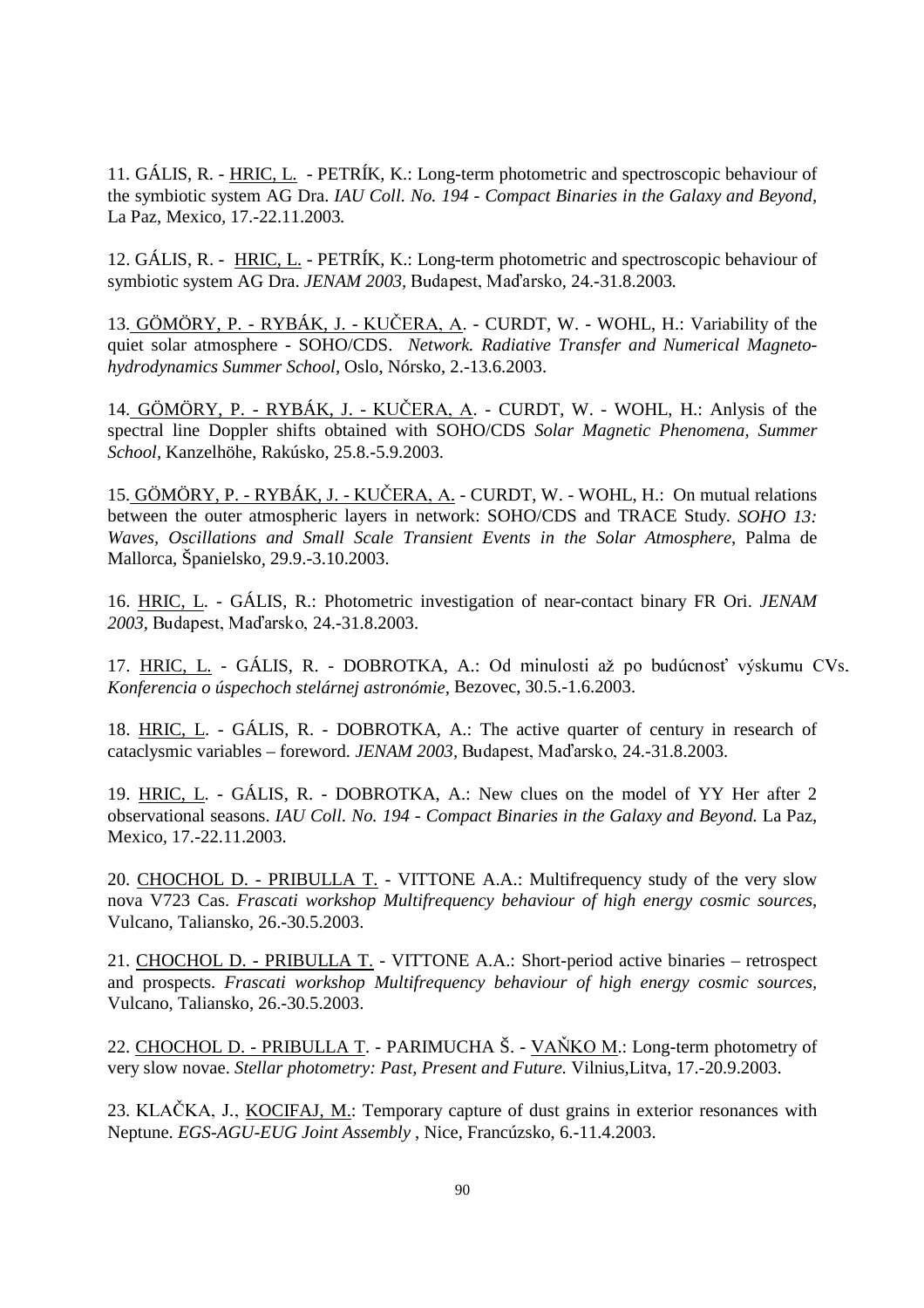24. KLAČKA, J., KOCIFAJ, M.: Solar radiation and shift of perihelion for meteoroid. *Electromagnetic and Light Scattering by Nonspherical Particles: Theory, Measurements, and Applications*, Bremen, Nemecko, 8.-12.9.2003.

25. KOCIFAJ, M., KOHÚT, I., PŠANECKÝ, R.: Intersatellite optical communication: An effect of aerosol layer. *Telecommunications and signal processing*, Brno, 4.-5.9.2003.

26. KOCIFAJ, M., KLAČKA, J.: Dynamical interaction of interstellar dust particles with solar radiation. *Electromagnetic and Light Scattering by Nonspherical Particles: Theory, Measurements, and Applications*, Bremen, Nemecko, 8.-12.9.2003.

27. KOCIFAJ, M., KLAČKA, J.: Solar radiation and dissipation of interstellar dust stream. *EGS*-*AGU-EUG Joint Assembly,* Nice, Francúzsko, 6.-11.4.2003.

28. KOCIFAJ, M., PŠANECKÝ, R.: Multiple scattering of electromagnetic waves by atmospheric aerosols. *Rádioelektronika*, Brno, 6.-7.5.2003.

29. KOCIFAJ, M., PŠANECKÝ, R..: Intersatellite optical communication: An effect of ozone layer.*Transcom*, Žilina, 23.-25.6.2003.

30. <u>KOZA, J.</u> - BELLOT RUBIO, L.R. - <u>KUČERA, A. -</u> HANSLMEIER, A, - <u>RYBÁK, J.</u> – WOHL.: Temporal Evolution of Physical Parameters in Granule and Intergranule. Variability of the quiet solar atmosphere - SOHO/CDS. *Network. Radiative Transfer and Numerical Magnetohydrodynamics Summer School,* Oslo, Nórsko*,* 2.-13.6.2003.

31. KUČERA, A.: Slovak Contribution to the Design and Development of the ATST. *European participation in the ATST Project,* Madrid, Španielsko, 24.11.2003.

32. KUČERA, A.: Kinematics of a sunspots – self rotations and oscillations. *Solar Magnetic Phenomena, Summer School,* Kanzelhöhe, Rakúsko*,*25.8.- 5.9.2003.

33. <u>KUČERA, A. - KOZA, J.</u> - BELLOT RUBIO, L.R. – HANSLMEIER, A. – <u>RYBÁK, J.</u> – WÖHL, H.: Line-of-sight Velocity in a Semi-empirical Model of an Intergranular Space. *1st Central European Solar Physics Meeting,* Bairisch Kölldorf, Rakúsko, 23.-25.10.2003.

34. LUKÁČ, B. - MINAROVJECH, M. - RYBANSKÝ, M." An attempt to determine the colour of the selected coronal streams during the eclipse of June 21, 2001. *ISCS Symposium "Solar Variability as an Input to the Earth's Environment",* Tatranská Lomnica*,* 23-28.6.2003.

35. MIKULÁŠEK, Z. - ZVERKO, J. - ROMANYUK, I.I. – ŽIŽŇOVSKÝ, J. - ELKIN, V.G. -KUDRYAVTSEV,D.O.: Spectroscopic study of Am SB2 eclipsing binary HR 6611. *International meeting and workshop Magnetic stars.* Nizhnyj Archyz, Rusko*,* 27.-31.8.2003.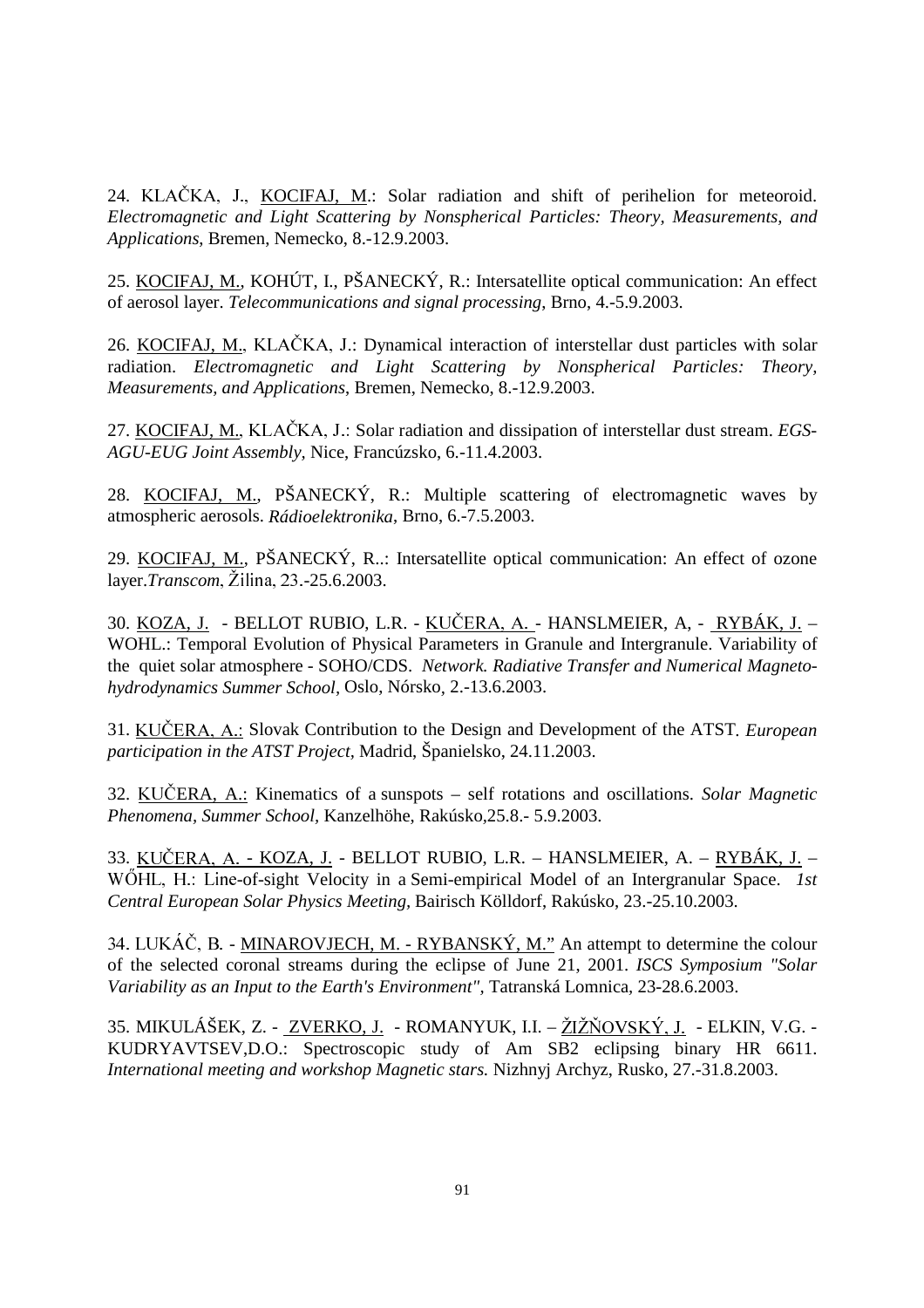36. MINAROVJECH, M. - RYBANSKÝ, M. - RUŠIN, V. Method to determine the solar cycle length from the 530.3 nm green line corona. *ISCS Symposium "Solar Variability as an Input to the Earth's Environment",* Tatranská Lomnica*,* 23-28.6.2003.

37. MOCÁK, M. - RYBÁK, J. On Evolution of the Photospheric Magnetic Fields on the Sun: Separation of Active/Dissipative/Background Fields by Optimum Thresholds. *ISCS Symposium "Solar Variability as an Input to the Earth's Environment",* Tatranská Lomnica*,* 23-28.6.2003.

38. ODERT, P. - HANSLMEIER, A. - KUČERA, A. - RYBÁK, J. - WOHL, H. One-dimensional spectroscopy of the solar atmosphere. *First Central European Solar Physics Meeting,* Bairisch Kolldorf, Rakúsko*,* 23.-25.10.2003.

39. ÖZGUC, A. - ATAC, T. - RYBÁK, J. Short-term Periodicities in the Flare Index Between the Years 1966-2001. *ISCS Symposium "Solar Variability as an Input to the Earth's Environment",* Tatranská Lomnica*,* 23-28.6.2003.

40. PLANAT, M. - SANIGA, M. - ROSU. H.: Time Perception, Cyclic Groups and Quantum Computation. *Quantum Mind 2003: Consciousness, Quantum Physics and the Brain*, Tucson USA, 15.-19.3.2003.

41. PINTÉR, T. - KLOCOK, L. - MINAROVJECH, M. - RYBANSKÝ, M. The total brightness of the solar corona during the eclipse June 21st 2001. *ISCS Symposium "Solar Variability as an Input to the Earth's Environment",* Tatranská Lomnica*,* 23-28.6.2003.

42. PINTÉR, T. – KLOCOK,  $E$  - RYBANSKÝ, M. The seasonal variations of the cardiovascular mortality in Slovakia (1981-2000). *2nd International Conference on Applications of Natural, Techological- and Economical Sciences, Berzsenyi Daniel College, Szombathely, Hungary,*  10.5.2003.

43. PINTÉR, T. - MINAROVJECH, M. - RYBANSKÝ, M.: Some relative interesting relations among the solar activity indices. *Applications of Natural, Techological- and Economical Sciences.* Szombathely, Hungary, 10.5.2003.

44. PRIBULLA, T. New light and radial-velocity curves fitting software based on the Roche geometry*. Spectroscopicaly and Spatially Resolving the Components of Close Binary Stars.*  Dubrovník, Chorvátsko*,* 20.-24.10.2003.

45. PRIBULLA, T. – CHOCHOL, D. High-precision photometry with a new 50cm telescope at Stará Lesná. *Stellar photometry: Past, Present and Future,* Vilnius,Litva*,* 17.-20.9.2003.

46. RUŠIN, V. The nearest star – Sun. *9th Slovenian Science Festival,* Ljubljana, Slovinsko, 14.- 16.10.2003.

47. RUŠIN, V.: Present state of the Universe. *9th Slovenian Science Festival,* Ljubljana, Slovinsko, 14.-16.10.2003.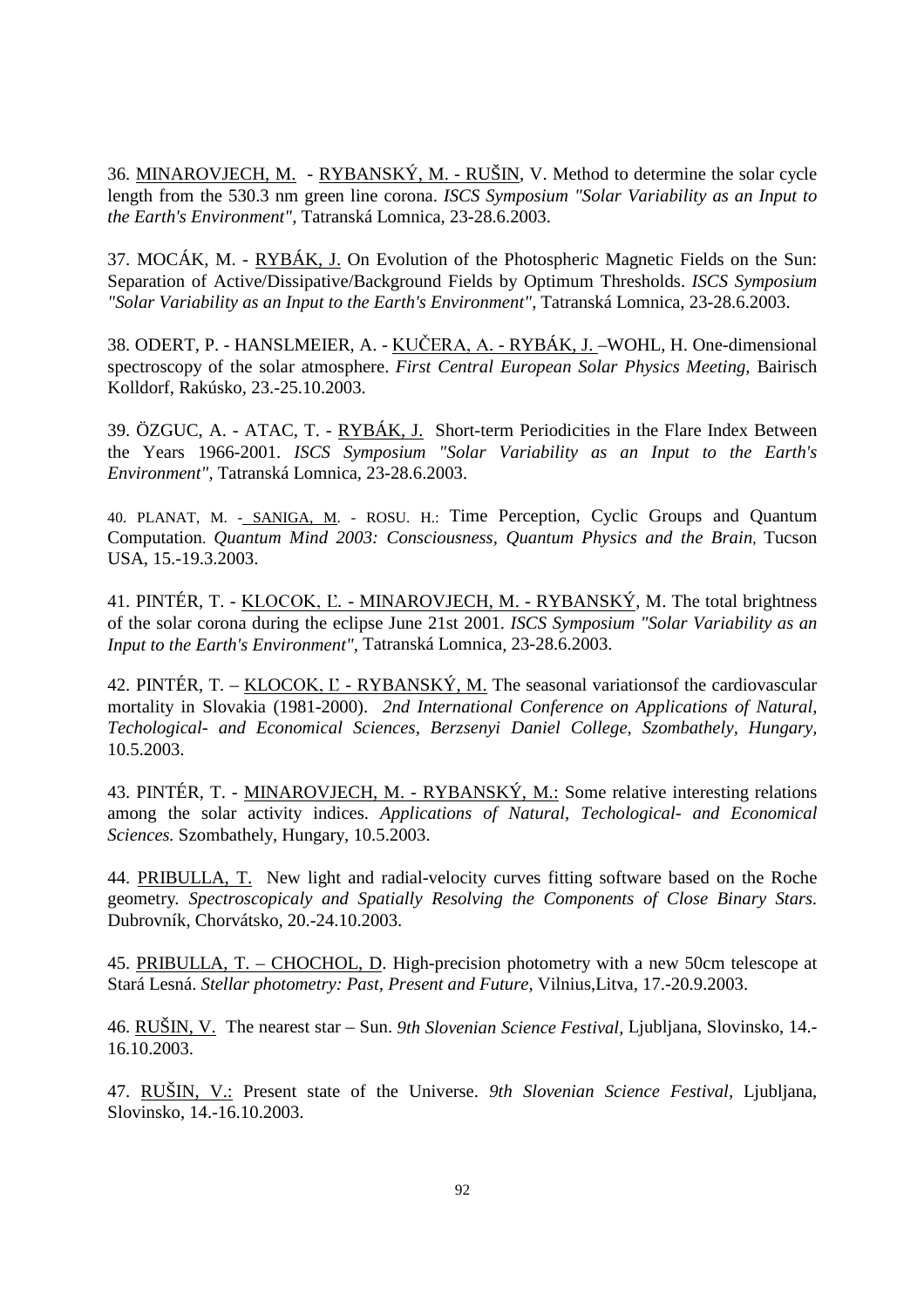48. RUŠIN, V. – DRUCKMULLER, M. The Messina December 4, 2002 Coronal Structures. *Totality Day*, Milton Keynes, Anglicko, 8.2.2003.

49. RUŠIN, V. - MINAROVJECH, M. - RYBANSKÝ, M. - CLIVER, E. W. Reexamination of the coronal index of solar activity before the year 1965. *ISCS Symposium "Solar Variability as an Input to the Earth's Environment"*, Tatranská Lomnica, 23-28.6.2003.

50. RYBÁK, J.- BENDÍK, P. -TEMMER, M. - VERONIG, A. - HANSLEMEIER. A. On merging of two data sets of the relative sunspots numbers. *First Central European Solar Physics Meeting,* Bairisch Kolldorf, Rakúsko*,* 23.-25.10.2003.

51. RYBÁK, J. - KARLOVSKÝ, V.: Mutual Relations of the Intermediate Periodicities of the Wolf Sunspot Number. *ISCS Symposium "Solar Variability as an Input to the Earth's Environment",* Tatranská Lomnica*,* 23-28.6.2003.

52. RYBÁK, J. - KUČERA, A. - CURDT, W. - WOHL, H.: On Relations among the Calibrated Parameters of the Transition Region Spectral Line. *SOHO 13 workshop : Waves, oscillations and small scale transient events in the solar atmosphere: A joint view of SOHO and TRACE.* Palma de Mallorca, Španielsko*,*29.9.-3.10.2003.

53. SANIGA, M.: The Psychopathology of Time and its Algebraic Geometrical Patterns. *Russian Interdisciplinary Temporology Seminar*, Moskva, Rusko, 9.12.2003.

54. SANIGA, M. - BUCCHERI, R.: The Psychopathological Fabric of Time: Its Phenomenology and Geometry*. Philosophy, Phenomenology and Psychiatry,* Göteborg, Švédsko*,* 15-16.11.2003.

55. SANIGA, M. - BUCCHERI, R..: Psychopathology of Time Geometrized and Objectified. *Towards a Science of Consciousness: Between Phenomenology and Neuroscience, Praha,* 6.- 10.7.2003.

56. SANIGA, M.: Psychological Time: Its Pathology and Geometry*.* L*e Temps Multiple,* Par Francúzsko*,* 30.4.2003.

57. SKOPAL, A.: Correction of the UBV photometry for emission lines. *Stellar Photometry: Past, Present and Future,* Vilnius, Litva, 17-20.9.2003*.*

58. SKOPAL, A.: Reconstruction of the SED in the UV/optical/IR continuum of symbiotic binaries. *Spectroscopically and Spatially Resolving the Components of Close Binary Stars,*  Dubrovník, Chorvátsko*,* 20.-24.10.2003*.*

59. SKOPAL, A. - VAŇKO,M. – PRIBULLA,T. – CHOCHOL,D.: Recent UBVR photometry of symbiotic stars. *Stellar Photometry: Past, Present and Future,* Vilnius, Litva*,* 17-20.9.2003.

60. STORINI, M. - MASSETTI, M. - KUDELA, K. - RYBÁK, J.: On the Shape of Cosmic Ray Modulation during Even- and Odd-numbered Solar Activity Cycles. *28th International Cosmic Ray Conference,* Tsukuba, Japonsko*,* 31.7.-7.8.2003.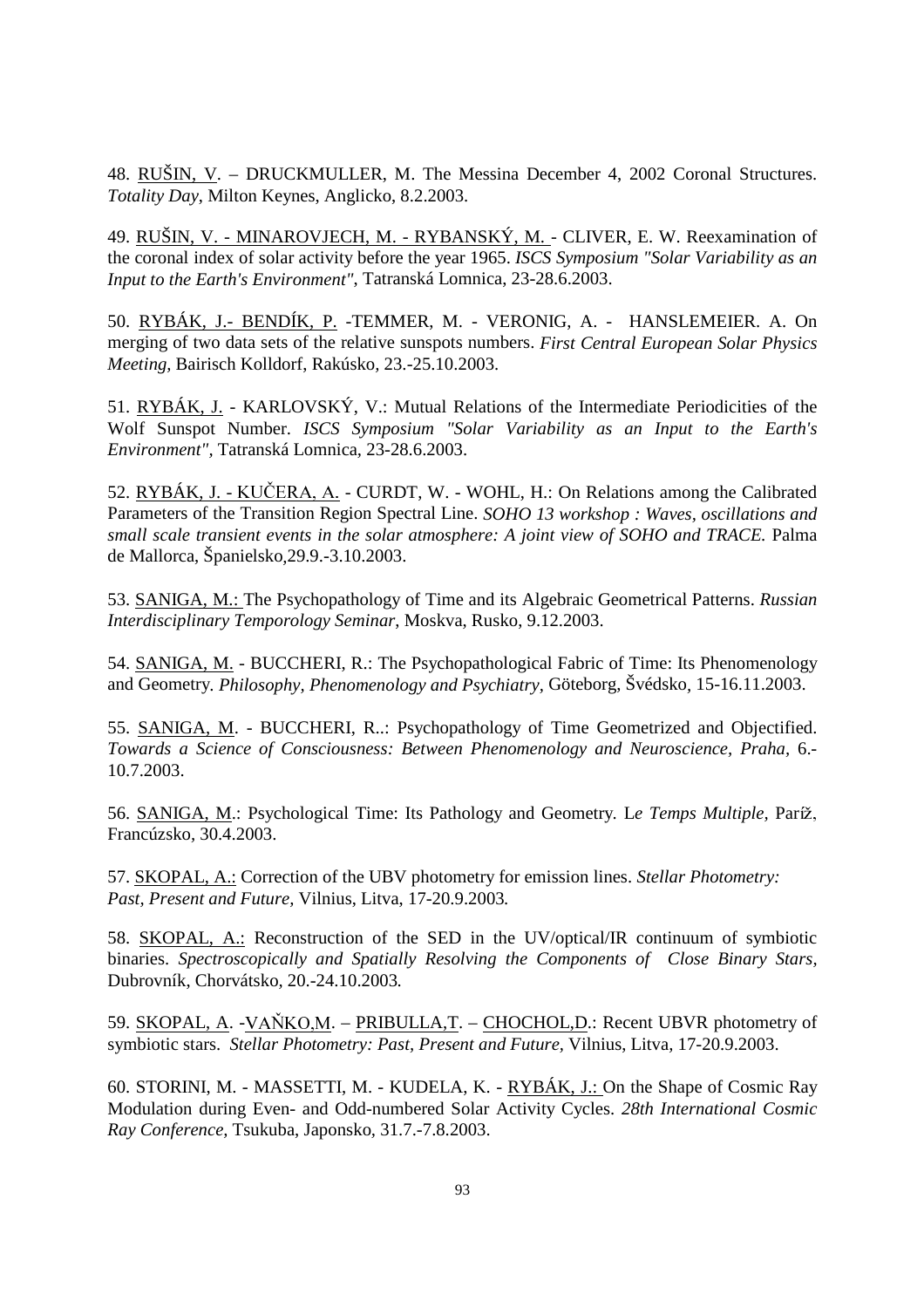61. TEMMER, M. - VERONIG, A. - HANSLEMEIER. A. - RYBÁK, J. - BRAJSA, R.: Importance of magnetically complex active regions on solar flare occurence. *First Central European Solar Physics Meeting,* Bairisch Kolldorf, Rakúsko*,*23.-25.10.2003.

62. TEMMER, M. - VERONIG, A. - RYBÁK, J. - HANSLEMEIER, A.: On rotational patterns of the solar magnetic field. *ISCS Symposium "Solar Variability as an Input to the Earth's Environment",* Tatranská Lomnica*,* 23-28.6.2003.

63. TOMASZ, F. - RYBÁK, J. - KUČERA, A. - CURDT, W. - WOHL, H.: An internetwork phenomenon in the transition region - SUMER blinker. *Radiative Transfer and Numerical Magneto-hydrodynamics Summer School,* Oslo, Nórsko*,* 2.-13.6.2003*.*

64. TOMASZ, F. - RYBÁK, J. - KUČERA, A. - CURDT, W. - WOHL, H.: Transient event observed in detail with SUMER/SOHO spectrometer. *Solar Magnetic Phenomena, Summer School,* Kanzelhöhe, Rakúsko*,* 25.8.-5.9.2003*.*

65. <u>TOMASZ, F. - RYBÁK, J. - KUČERA, A</u>. - CURDT, W. - WOHL, H.: SUMER/SOHO and TRACE study of a transition region blinker. *SOHO 13 conference: Waves, Oscillations and Small Scale Transient Events in the Solar Atmosphere,* Palma de Mallorca, Španielsko*,* 29.9.-3.10.2003*.*

66. VAŇKO, M. - PRIBULLA, T. - PARIMUCHA., S.: Photoelectric and CCD monitoring of short-period contact binaries. *JENAM 2003*, Budapest, Maďarsko, 25.-30.8.2003.

67. WOHL, H. - BRAJSA, R. - <u>KUČERA, A.</u> - RUZDJAK, V. <u>- RYBÁK, J.:</u> Proper motions of sunspots - new data and further results. *First Central European Solar Physics Meeting,* Bairisch Kolldorf, Rakúsko*,* 23.-25.10.2003.

68. ZVERKO, J. Spectroscopic variability of CP stars. *International meeting and workshop Magnetic stars,* Nizhnyj Archyz, Rusko*,* 27.-31.8.2003*.*

69.  $\angle ZIZNOVSKY, J.$  Photometric variability of CP stars. *International meeting and workshop Magnetic stars,* Nizhnyj Archyz, Rusko*,* 27.-31.8.2003*.* 

70. ŽIŽŇOVSKÝ, J. Problém určenia chemického zloženia CP hviezdy HR 1094. Konferencia o *úspechoch stelárnej astronómie,* Bezovec, 30.5.-1.6.2003.

## **7.2. Ostatné prednášky a vývesky**

71. GÖMÖRY, P. - RYBÁK, J. - KUČERA, A. - CURDT, W. - WOHL, H.: On mutual relations among the outer atmospheric layers in solar network *Institut d´Astrophysique Spatiale,* Orsay, Francúzsko*,*19.11.2003*.* 

72. RUŠIN, V.: Eclipse observations of the solar corona. *Williams, USA,* 4.4.2003*.*